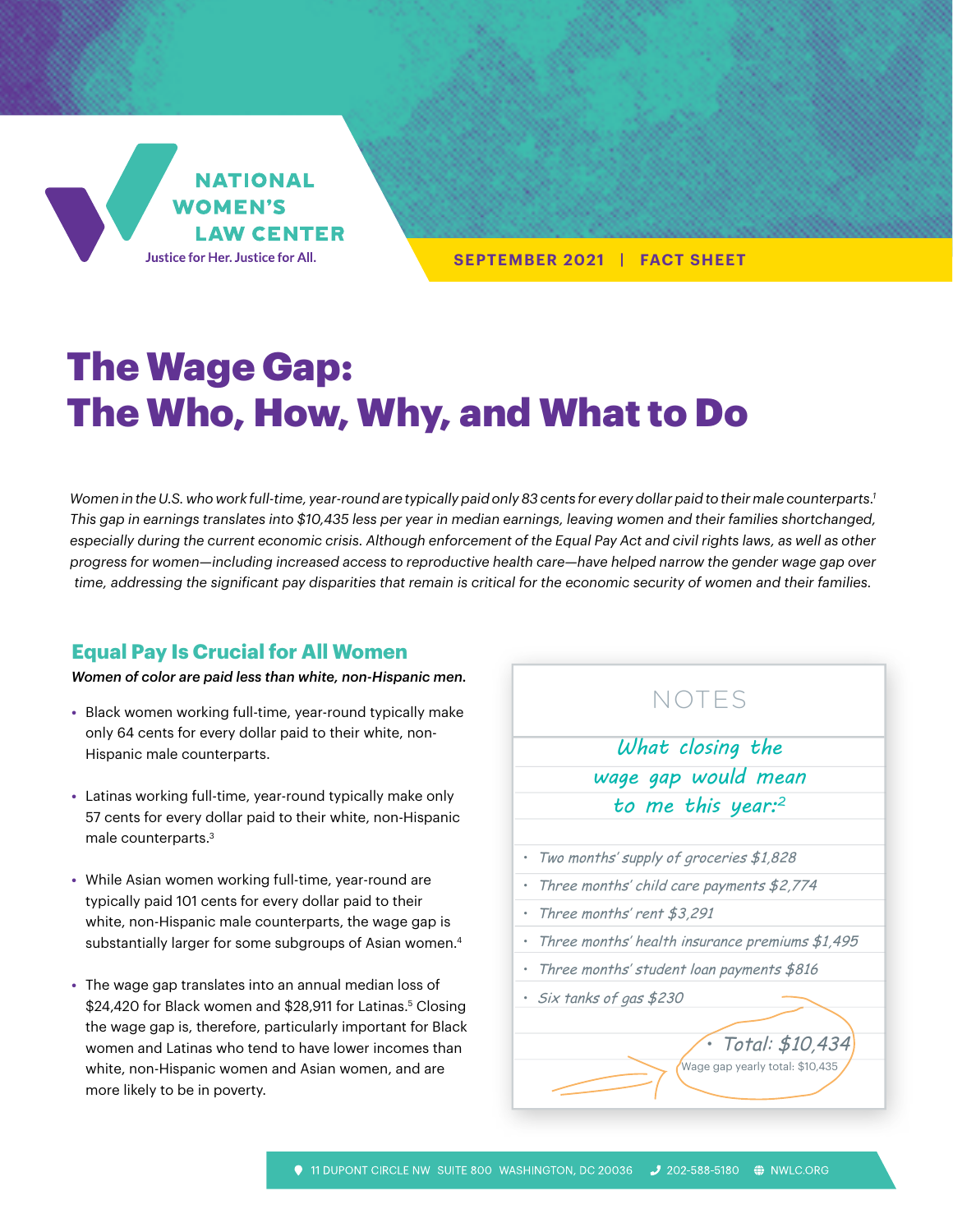Wage gap data is not yet available for Native American or Native Hawaiian and Other Pacific Islander women, which is calculated using annual 1-year American Community Survey data from the U.S. Census Bureau. Due to COVID-19, data collection for the 2020 American Community Survey experienced significant interruptions and high non-response rates. $6$ The Census Bureau will release this data using "experimental weights" later in 2021.7 If the experimental data meets data quality standards, this factsheet will be updated.

<u> Karabaran Sababaran Ing</u>

It is important to note that with the job losses experienced during the COVID-19 pandemic, particularly among low-paid workers, there were substantially fewer people who worked full time and year round in 2020, and many who did work full time, year round worked in higher paying positions.8 Because the women who remained in the labor force and worked full time in 2020 often had higher earnings than their counterparts who lost their jobs, this year's data gives the appearance of closing wage gaps for some groups, but is not in fact comparable to wage gap data for prior years.

#### *Mothers are paid less than fathers.*

**•** Mothers who work full-time, year-round typically have lower earnings than fathers (\$44,700 compared to \$60,000): mothers are typically paid only 75 cents for every dollar paid to fathers. Mothers of every race are typically paid less than white, non-Hispanic fathers.<sup>9</sup>

# *Women are affected by the wage gap as soon as they enter the labor force and the gap continues to expand over the course of a woman's career.*

- **•** The wage gap is smaller for younger women than older women, but it begins right when women enter the labor force. Women ages 15 to 24 working full-time, year-round are typically paid 95 cents for every dollar their male counterparts are paid.
- **•** Among older women the gap is larger. Women ages 45 to 64 working full-time, year-round are typically paid only 78 cents for every dollar their male counterparts are paid.
- **•** For women still working at age 65 or older the figure is 73 cents.10

# *Older women also experience a wage gap in retirement income, due in large part to the wage gap they experienced during their working years.*

**•** Based on today's wage gap, a woman who works full-time, year-round stands to lose \$417,400 over a 40-year career.<sup>11</sup> This woman would have to work over eight years longer than her male counterpart to make up this lifetime wage gap. These lost wages severely reduce women's ability to

save for retirement and threaten their economic security later in life.

**•** As a result of lower lifetime earnings, the average Social Security retired worker benefit for women 65 and older was about \$16,764 per year in December 2020, compared to  $$20,687$  for men of the same age.<sup>12</sup>

## *Women in same-sex married couples have less household income than other married couple households.*

**•** Although recent Census data on wages is not available by sexual orientation, other Census data shows that women in same-sex married couples have less household income (\$95,720) than opposite-sex married couples (\$96,930) and men in same-sex married couples (\$123,600).<sup>13</sup>

## *Transgender women make less after they transition.*

**•** One study found that the average earnings of transgender women workers fall by nearly one-third after transition.<sup>14</sup>

## *Women with disabilities also experience a wage gap.*

- **•** Women with disabilities working full-time, year-round are typically paid just 84 cents when compared to their male counterparts with disabilities.15
- **•** Under the Fair Labor Standards Act, employers may pay people with disabilities below the minimum wage, further depressing wages for women with disabilities.16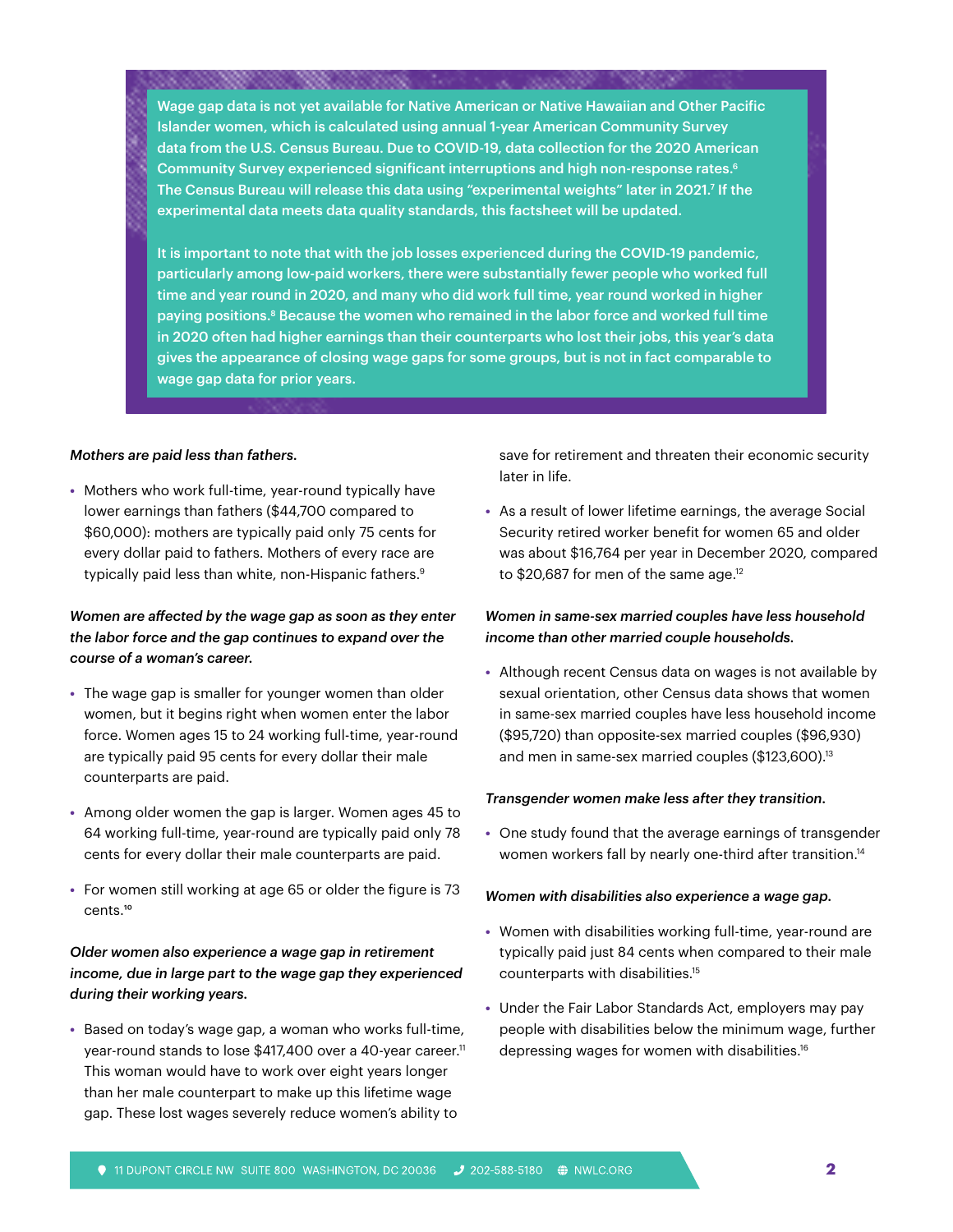## *Women at all education levels experience a wage gap.*

- **•** Among full-time, year-round workers, women who started, but did not finish high school, make 79 cents for every dollar their male counterparts make.17
- **•** Women with only high school diplomas working full-time, year-round are typically paid only 73 cents for every dollar paid to their male counterparts.18
- **•** Among workers with a Bachelor's degree or higher, women typically make 74 cents for every dollar men make.19
- **•** Even when women earn a Bachelor's degree, they still only make about what men with an Associate's degree make (\$61,341 and \$61,100 respectively)—and men with only a high school degree but no college education typically make more than women with an Associate's degree (\$49,661 and \$45,813 respectively).20

## *Women in nearly every occupation face a wage gap.*

- **•** There is a gender wage gap in 94 percent of occupations.21
- **•** Even workers in low-paid jobs face a wage gap: women who work full-time, year-round in the 40 lowest-paying occupations typically make only 82 percent of what men working in those same occupations make. 22

# **Causes of the Wage Gap**

Despite the fact that women have made enormous gains in educational attainment and labor force involvement in the last several decades—gains which have helped close the wage gap over time $23$ —unequal pay remains pervasive. Below are some of the reasons why.

## *Women are paid less for the same work and discrimination is a major cause.*

**•** Numerous research studies show that compared to men, women are less likely to be hired, particularly for highwage jobs, and are likely to be offered lower salaries when they are hired.<sup>24</sup> For example, one experiment revealed that when presented with identical resumes, one with the name John and one with the name Jennifer, science professors offered the male applicant for a lab manager position a salary of nearly \$4,000 more, as well as additional career mentoring, and judged him to be significantly more competent and hirable.<sup>25</sup>

- **•** Employers' reliance on job applicants' salary history to set starting pay also plays a significant role in perpetuating the wage gap because it allows employers to take advantage of pay discrimination by other employers or within the market.<sup>26</sup> Recent research shows that state laws prohibiting employers from relying on salary history are helping to close racial and gender wage gaps in those states.<sup>27</sup>
- **•** Recent research reveals that even controlling for race, region, unionization status, education, work experience, occupation, and industry leaves 38 percent of the pay gap "unexplained."28 Discrimination is thought to be a major cause of this unexplained gap.

## *Pay secrecy policies help perpetuate pay disparities.*

- **•** Even though the National Labor Relations Act makes it illegal to prohibit private sector employees from discussing wages and working conditions, 60 percent of female employees in the private sector report that discussing their wages is either prohibited or discouraged by employers.29 In contrast, only 13 percent of women in the public sector reported similar policies.
- **•** In the public sector, where wages are more likely to be public, wage gaps are slightly smaller.30
- **•** One study found women's earnings were 3 percent higher in six states that have enacted laws since 2012 prohibiting retaliation against employees who discuss pay.<sup>31</sup> The same study found that in states with such policies, the gender wage gap is reduced by as much as 12 to 15 percent for workers with a college degree, and by 6 to 8 percent for workers without a college degree.

## *Women are overrepresented in low-paid jobs and underrepresented in high-paid ones.*

**•** In 2018, women made up nearly two-thirds of the 22.2 million workers in the 40 lowest-paying jobs—occupations such as personal care aides, home health aides, and fast food workers.32 Many women in these low-paid jobs are also on the front lines of the COVID-19 pandemic as health care or other essential workers. In fact, 64 percent of workers in front-line industries are women, despite making up 47 percent of workers overall.<sup>33</sup> Women of color make up more than one quarter (27 percent) of the front-line workforce, compared to less than one fifth (18 percent) of the overall workforce.34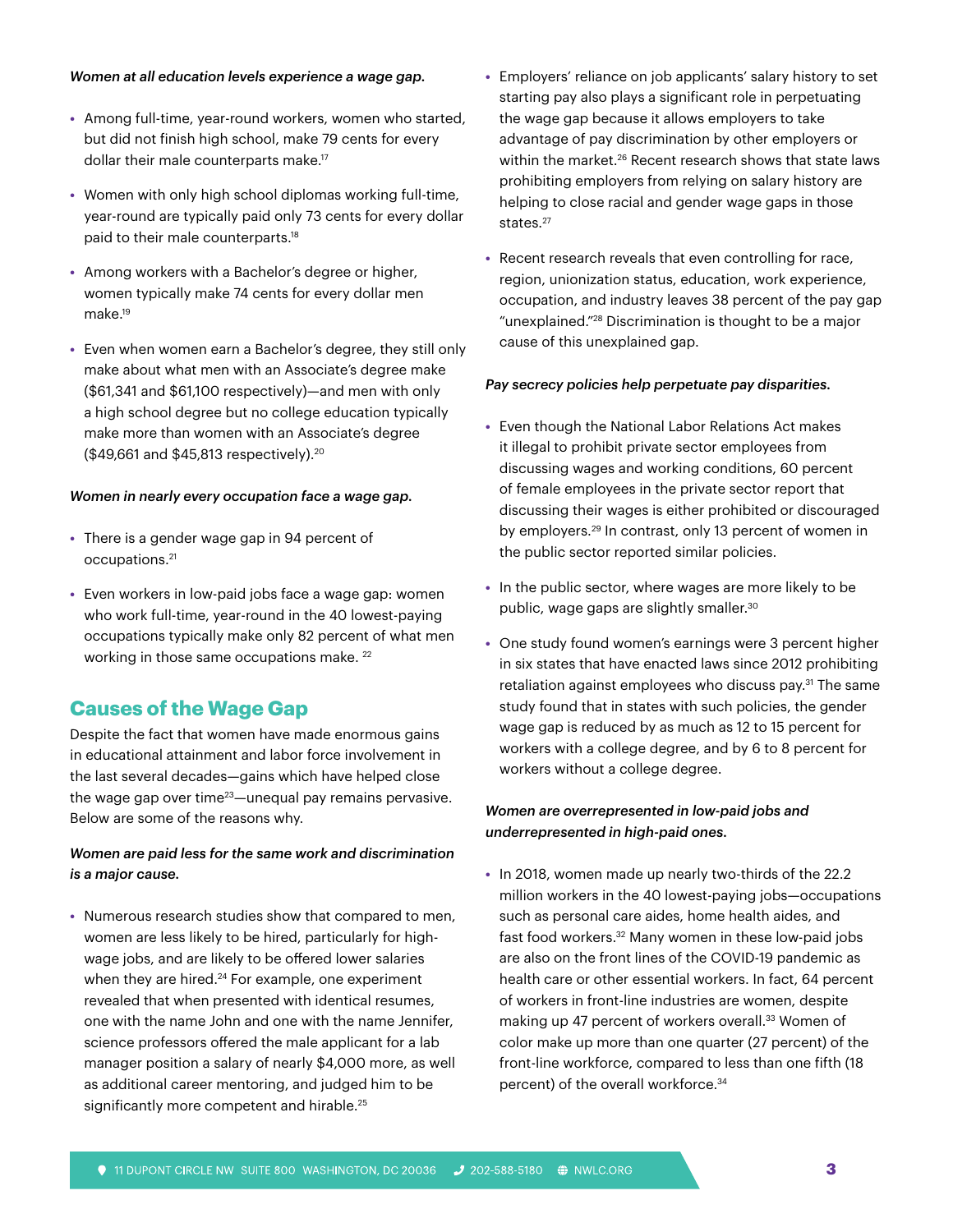**•** Conversely, women are underrepresented in higher wage occupations, making up 37 percent of workers in the 40 highest-paying occupations.<sup>35</sup> This underrepresentation is due in part to the fact that women are discouraged from entering better paying fields, such as STEM.36 Sometimes this discouragement is subtle, but other times it is very overt, in the form of harassment and other forms of discrimination.

## *Women's work is devalued because women do it.*

**•** "Women's" jobs often pay less precisely because women do them.37 A study of more than 50 years of data revealed that when women moved into a field in large numbers, wages declined, even when controlling for experience, skills, education, race and region.<sup>38</sup>

# *Caregivers are discriminated against and face barriers that result in lower pay.*

- **•** Mothers are paid less than fathers and the motherhood wage penalty, which grows by an estimated 7 percent for each child,<sup>39</sup> is larger for low-paid workers.<sup>40</sup>
- **•** Employers' outdated views about mothers harms mothers' job and salary prospects.<sup>41</sup> In comparing equally qualified women candidates, one study revealed that mothers were recommended for significantly lower starting salaries, were perceived as less competent, and were less likely to be recommended for hire than non-mothers. The effects for fathers were just the opposite—fathers were recommended for significantly higher pay and were perceived as more committed to their jobs than men without children.<sup>42</sup>
- **•** Mothers' wages are also affected by a lack of support for women's disproportionate caregiving responsibilities. The high cost of child care and a lack of paid leave make it less likely that women with caregiving responsibilities are able to stay in the workforce.<sup>43</sup> This time out of work negatively impacts mothers' wages,<sup>44</sup> though policies like paid leave and subsidized child care make it more likely that women will continue to work after having children, strengthening their connection to the workforce.<sup>45</sup>
- **•** Relatedly, increased access to contraception is one reason the gender wage gap closed in the last few decades of the 20th century. This access allowed women to control their fertility so that they could invest in education and increase their representation in nontraditional occupations, resulting in higher wages.<sup>46</sup>

# *Women in unions experience smaller wage gaps—but rates of unionization are low.*

- **•** Just over 10 percent of working women belong to a union, but those women who are members of unions experience greater wage equality. Unionized women make 88 cents for every dollar paid to male union members, compared to nonunionized women who make only 82 cents for every dollar paid to their male counterparts. Wages for unionized women, especially unionized Latinas, are higher than those of their non-union counterparts.<sup>47</sup>
- **•** Unions not only bargain for higher wages, they reduce inequality by increasing pay transparency. For example, a recent analysis by a journalists' union of their wage data revealed pervasive pay inequality in the industry,<sup>48</sup> prompting a promise of immediate action by at least one national newspaper.49

# **What We Need To Do To Achieve Equal Pay**

In order to finally achieve equal pay, we need to:

- **•** Strengthen our equal pay laws so that women are better able to discover and fight back against pay discrimination.46
- **•** Build ladders to better paying jobs for women by removing barriers to entry into male-dominated fields.<sup>47</sup>
- **•** Lift up the wages of women in low-paid jobs by raising the minimum wage and ensuring that tipped workers receive at least the regular minimum wage before tips.<sup>48</sup>
- **•** Increase the availability of high-quality, affordable child care.49
- **•** Help prevent and remedy caregiver discrimination and protect workers from pregnancy discrimination.50
- **•** Establish fair scheduling practices that allow employees to meet their caregiving responsibilities and other obligations.<sup>51</sup>
- Provide paid family and medical leave.<sup>52</sup>
- **•** Ensure women's access to the affordable reproductive health care they need.<sup>53</sup>
- **•** Protect workers' ability to join unions and collectively bargain.

# **Every Woman Matters. Every Dollar Matters. Equal Pay Matters.**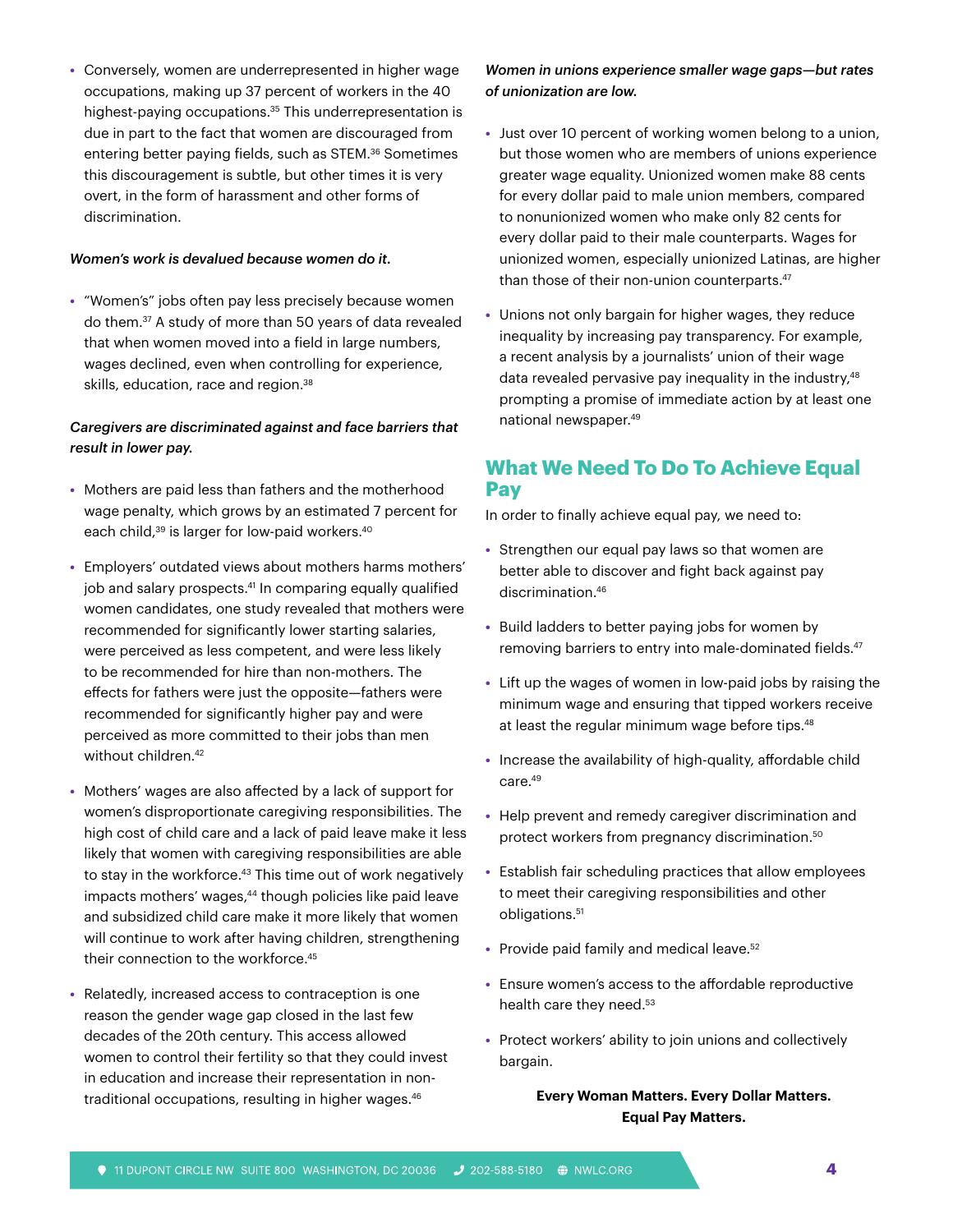- **1** National Women's Law Center (NWLC) calculations using U.S. Census Bureau, Current Population Survey, 2021 Annual Social and Economic Supplement [hereinafter CPS, 2021 ASEC], Table PINC-05, (Washington, DC: Sept. 14, 2021), [https://www.census.gov/data/tables/time-series/demo/income-poverty/cps-pinc/pinc-05.html.](https://www.census.gov/data/tables/time-series/demo/income-poverty/cps-pinc/pinc-05.html) Women working full-time, year-round had median annual earnings of \$50,982 in 2020. Men working full-time, year-round had median annual earnings of \$61,417 in 2020.
- **2 Groceries** –U.S. Department of Agriculture, Official USDA Food Plans: Cost of Food at Home at Four Levels, U.S. Average, June 2021 (Aug. 2021) [https://fns-prod.](https://fns-prod.azureedge.net/sites/default/files/media/file/CostofFoodJun2021LowModLib.pdf) [azureedge.net/sites/default/files/media/file/CostofFoodJun2021LowModLib.pdf](https://fns-prod.azureedge.net/sites/default/files/media/file/CostofFoodJun2021LowModLib.pdf). Calculation is based on the USDA low-cost food plan for a family of four (two adults 19-50 and children 6-8 and 9-11) estimated at \$914.00 per month. **Child Care** – "Picking up the Pieces: Building a Better Child Care System Post COVID-19," Child Care Aware of America, Appendix I, <https://www.childcareaware.org/wp-content/uploads/2020/09/PUTP-Appendices-FINAL-9-18-20.pdf>. Average costs for child care in a center in Indiana for an infant is \$11,094 annually in 2019, or \$924.50 per month. Indiana's cost for this type of child care falls at the median of all state averages (including the District of Columbia). **Rent Payments** – U.S. Census Bureau, 2019 American Community Survey, Table B25064 Median Gross Rent (Dollars), [https://data.](https://data.census.gov/cedsci/) [census.gov/cedsci/](https://data.census.gov/cedsci/). Median housing costs for renters was \$1,097 per month in 2019. **Health Insurance Premiums** –U.S. Department of Health and Human Services, Agency for Healthcare Research and Quality, Medical Expenditure Panel Survey: 2020. Table I.D.2 Average total employee contribution (in dollars) per enrolled employee for family coverage at private-sector establishments that offer health insurance by firm size and selected characteristics: United States, 2020, [https://www.meps.ahrq.](https://www.meps.ahrq.gov/data_stats/summ_tables/insr/national/series_1/2020/tid2.htm) [gov/data\\_stats/summ\\_tables/insr/national/series\\_1/2020/tid2.htm.](https://www.meps.ahrq.gov/data_stats/summ_tables/insr/national/series_1/2020/tid2.htm) Average monthly employee contribution for employer-based family coverage (\$5,978 annually or \$498 per month). **Loan Payments** –Average monthly loan payment for someone who graduated in 4 years from a public university has an average debt of \$26,946. Calculation assumes ten-year standard repayment plan and all debt in the form of direct unsubsidized loans and single taxpayer status (3.9 percent interest). Initial monthly payment of \$272 calculated using the Department of Education's loan repayment calculator, [https://studentloans.gov/myDirectLoan/mobile/repayment/repaymentEstimator.](https://studentloans.gov/myDirectLoan/mobile/repayment/repaymentEstimator.action) [action.](https://studentloans.gov/myDirectLoan/mobile/repayment/repaymentEstimator.action) **Tanks of Gas** –Average tank of gas in 2020 and a 17-gallon gas tank. Gas prices from U.S. Energy Information Administration, Weekly Retail Gasoline and Diesel Prices, [http://www.eia.gov/dnav/pet/pet\\_pri\\_gnd\\_dcus\\_nus\\_w.htm](http://www.eia.gov/dnav/pet/pet_pri_gnd_dcus_nus_w.htm) Average cost of all grades of gasoline in 2020 rounded to \$2.26 per gallon. At this price, it would cost \$38.39 to fill up a 17-gallon tank.
- **3** Figures for Black women, Latina women, and Asian women are NWLC calculations using CPS, 2021 ASEC, *supra* note 1, Table PINC-05. White, non-Hispanic women who work full time, year round make 79 cents for every dollar made by their white, non-Hispanic male counterparts (CPS, 2021 ASEC, *supra* note 1, Table PINC-05). Black women refer to those who self-identified in the CPS as Black alone. Asian women refer to those who self-identified in the CPS as Asian alone. Latinas may be of any race and are those who self-identified they are of Spanish, Hispanic, or Latino origin. White, non-Hispanic men and women are those who self-identified as white alone, but who are not of Spanish, Hispanic, or Latino origin.
- **4** Jasmine Tucker, "Asian American and Pacific Islander Women Lose \$10,000 Annually to the Wage Gap" (National Women's Law Center, Mar. 2021), [https://nwlc.org/wp](https://nwlc.org/wp-content/uploads/2020/01/AAPI-EPD-2021-v1.pdf)[content/uploads/2020/01/AAPI-EPD-2021-v1.pdf](https://nwlc.org/wp-content/uploads/2020/01/AAPI-EPD-2021-v1.pdf).
- **5** Figures are NWLC calculations based on CPS, 2021 ASEC, *supra* note 1, Table PINC-05.
- **6** "Adapting the American Community Survey Amid COVID-19," U.S. Census Bureau (May 2021), [https://www.census.gov/newsroom/blogs/random-samplings/2021/05/](https://www.census.gov/newsroom/blogs/random-samplings/2021/05/adapting-the-acs-amid-covid-19.html) [adapting-the-acs-amid-covid-19.html.](https://www.census.gov/newsroom/blogs/random-samplings/2021/05/adapting-the-acs-amid-covid-19.html)
- **7** "Census Bureau Announces Changes for 2020 American Community Survey 1-Year Estimates," U.S. Census Bureau (July 2021), [https://www.census.gov/newsroom/press](https://www.census.gov/newsroom/press-releases/2021/changes-2020-acs-1-year.html)[releases/2021/changes-2020-acs-1-year.html.](https://www.census.gov/newsroom/press-releases/2021/changes-2020-acs-1-year.html)
- **8** Ariane Hegewisch and Eve Mefferd, "The Gender Wage Gap by Occupation, Race, and Ethnicity 2020" (Institute for Women's Policy Research, March 2021), [https://iwpr.](https://iwpr.org/wp-content/uploads/2021/03/2021-Occupational-Wage-Gap-Brief-v2.pdf.9) [org/wp-content/uploads/2021/03/2021-Occupational-Wage-Gap-Brief-v2.pdf.](https://iwpr.org/wp-content/uploads/2021/03/2021-Occupational-Wage-Gap-Brief-v2.pdf.9)
- **9** Claire Ewing-Nelson, "Even Before This Disastrous Year for Mothers, They Were Still Only Paid 75 Cents for Every Dollar Paid to Fathers" (National Women's Law Center, May 2021), [https://nwlc.org/resources/wp-content-uploads-2020-05-moms-epd-2020-v2-pdf/.](https://nwlc.org/resources/wp-content-uploads-2020-05-moms-epd-2020-v2-pdf/)
- **10** NWLC calculations, CPS, 2021 ASEC, *supra* note 1, Table PINC-05.
- **11** *Id*. These calculations were not adjusted for inflation and assume a constant gap of \$10,435 annually, calculated by subtracting women's median earnings (\$50,982) from men's (\$61,417).
- **12** NWLC calculations using U.S. Social Security Administration, Annual Statistical Supplement to the Social Security Bulletin, 2021, Table 5.A16, [https://www.ssa.gov/policy/](https://www.ssa.gov/policy/docs/statcomps/supplement/2020/5a.html#table5.a16) [docs/statcomps/supplement/2020/5a.html#table5.a16.](https://www.ssa.gov/policy/docs/statcomps/supplement/2020/5a.html#table5.a16) The average monthly benefit for retired worker female beneficiaries 65 and older was \$1,397.01, or about \$16,764 per year as of December 2020, compared to \$1,723.90 per month, or \$20,687 per year for all male beneficiaries 65 and older. Data are preliminary.
- **13** Brian Glassman "Same-Sex Married Couple Have Higher Income Than Opposite-Sex Married Couples" (U.S. Census Bureau, Sept. 2020), [https://www.census.gov/library/](https://www.census.gov/library/stories/2020/09/same-sex-married-couples-have-higher-income-than-opposite-sex-married-couples.html) [stories/2020/09/same-sex-married-couples-have-higher-income-than-opposite-sex-married-couples.html](https://www.census.gov/library/stories/2020/09/same-sex-married-couples-have-higher-income-than-opposite-sex-married-couples.html).
- **14** Kristen Schilt and Matthew Wiswall, "Before and After: Gender Transitions, Human Capital, and Workplace Experiences," The B.E. Journal of Economic Analysis & Policy 8, no. 1 (Sept. 2008),<http://www.degruyter.com/view/j/bejeap.2008.8.1/bejeap.2008.8.1.1862/bejeap.2008.8.1.1862.xml>.
- **15** NWLC calculations based on CPS, 2021 ASEC using IPUMS, available at<https://ipums.org/>. People with disabilities reported having difficulty on at least one of six CPS cognitive difficulties.
- **16** *29 U.S.C. 214(c).*
- **17** NWLC calculations from CPS, 2021 ASEC, *supra* note 1, Table PINC-03. This compares median earnings for men and women 25 and older who worked full-time, yearround who have some high school education but did not graduate or receive a GED.
- **18** Figures are for workers who graduated from high school (including those who received GEDs).
- **19** *Id*. Figures are for full-time, year-round workers.
- **20** *Id*. Figures are for full-time, year-round workers.
- **21** Jasmine Tucker, "The Wage Gap Has Robbed Women of Their Ability to Weather COVID-19" (National Women's Law Center, Mar. 2021), [https://nwlc.org/wp-content/](https://nwlc.org/wp-content/uploads/2021/03/EPD-2021-v1.pdf) [uploads/2021/03/EPD-2021-v1.pdf.](https://nwlc.org/wp-content/uploads/2021/03/EPD-2021-v1.pdf)
- **22** NWLC calculations based on CPS, 2020 ASEC using IPUMS, available at <https://ipums.org/>. The low-paid workforce is defined as the 40 detailed occupations that have the lowest median hourly wages based on U.S. Department of Labor, Bureau of Labor Statistics, May 2018 National Occupational Employment and Wage Estimates, [https://www.bls.gov/oes/2018/may/oes\\_nat.htm](https://www.bls.gov/oes/2018/may/oes_nat.htm).
- **23**Francine Blau and Lawrence Kahn, "The Gender Wage Gap: Extent, Trends and Explanations" (Nat'l Bureau of Economic Research, (Jan. 2016), [http://www.nber.org/](http://www.nber.org/papers/w21913.pdf) [papers/w21913.pdf.](http://www.nber.org/papers/w21913.pdf)
- **24***See* Blau & Kahn, *supra* note 23 at 33 for a review.
- **25** Corrine A. Moss-Racusin, et al., "Science Faculty's Subtle Gender Biases Favor Male Students," *Proceedings of the National Academy of Sciences of the United States of America* 109, no. 41 (Oct. 2012): 16474-16479, [http://www.pnas.org/content/109/41/16474.abstract#aff-1.](http://www.pnas.org/content/109/41/16474.abstract#aff-1)
- **26**"Asking for Salary History Perpetuates Pay Discrimination from Job to Job" (National Women's Law Center, Jan. 2020), [https://nwlc-ciw49tixgw5lbab.stackpathdns.com/](https://nwlc-ciw49tixgw5lbab.stackpathdns.com/wp-content/uploads/2018/12/Asking-for-Salary-History-Perpetuates-Discrimination-1.14.2020-v2.pdf) [wp-content/uploads/2018/12/Asking-for-Salary-History-Perpetuates-Discrimination-1.14.2020-v2.pdf](https://nwlc-ciw49tixgw5lbab.stackpathdns.com/wp-content/uploads/2018/12/Asking-for-Salary-History-Perpetuates-Discrimination-1.14.2020-v2.pdf).
- **27** James E. Bessen, ChenMeng, and Erich Denk, "Perpetuating Inequality: What Salary History Bans Reveal About Wages" (Boston University School of Law, June 2020), <https://ssrn.com/abstract=3628729> ; Drew McNichols, "Information and the Persistence of the Gender Wage Gap; Early Evidence from California's Salary History Ban" (Feb. 1, 2019), [https://ssrn.com/abstract=3277664.](https://ssrn.com/abstract=3277664)
- **28**Blau & Kahn, *supra* note 23 at 8, 72.
- **29**Shengwei Sun, Jake Rosenfeld, and Patrick Denice, "On the Books, Off the Record: Examining the Effectiveness of Pay Secrecy Laws in the U.S." (Institute for Women's Policy Research, Jan. 2021), [https://iwpr.org/wp-content/uploads/2021/01/Pay-Secrecy-Policy-Brief-v4.pdf.](https://iwpr.org/wp-content/uploads/2021/01/Pay-Secrecy-Policy-Brief-v4.pdf)
- **30**Claire Ewing-Nelson, "As State and Local Governments Face a Fiscal Crisis, Women's Jobs Are on the Line" (National Women's Law Center, Jul. 2020), [https://nwlc.org/](https://nwlc.org/wp-content/uploads/2020/07/Governmentworkersfactsheet-2.pdf)